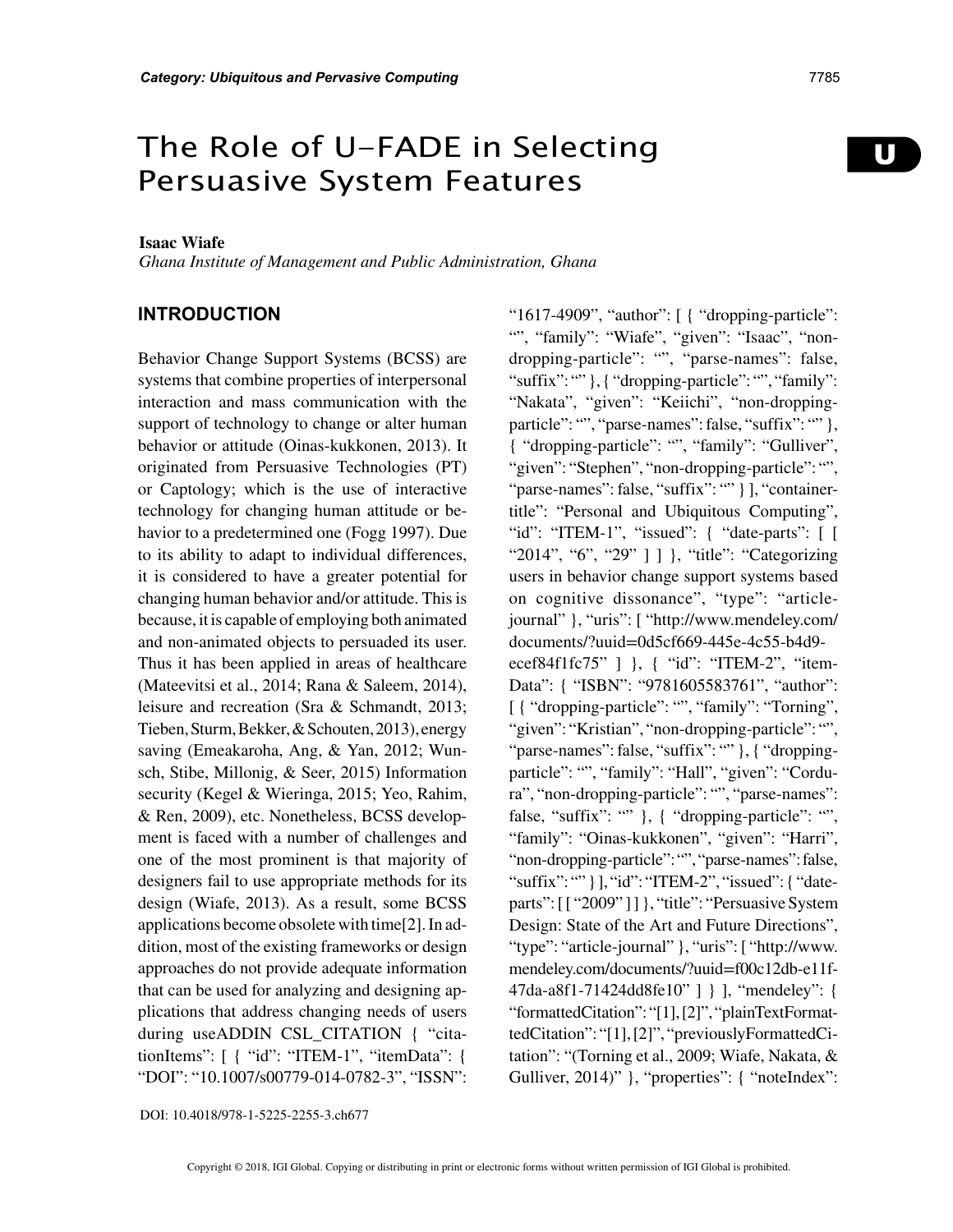0 }, "schema": "https://github.com/citation-stylelanguage/schema/raw/master/csl-citation.json" }.

Recently, the Unified Framework for Analyzing, Designing and Evaluating persuasive systems (U-FADE) was proposed (Wiafe 2013). It incorporated key concepts from existing persuasive design models such as the Functional Triad (B. Fogg, 1998)(Wiafe et al., 2014), the Behavior Wizard (B. J. Fogg & Hreha, 2010)[4], the 3-Dimensional Relationship between Attitude and Behavior (3D-RAB) model (Wiafe, Nakata, & Gulliver, 2014) [1], [2]and the Persuasive System Design (PSD) model (Oinas-kukkonen & Harjumaa, 2009) ADDIN CSL\_CITATION { "citationItems": [ { "id": "ITEM-1", "itemData": { "author": [ { "dropping-particle": "", "family": "Fogg", "given": "B J", "non-dropping-particle": "", "parse-names": false, "suffix": "" }, { "droppingparticle": "", "family": "Hreha", "given": "Jason", "non-dropping-particle": "", "parse-names": false, "suffix": "" } ], "id": "ITEM-1", "issued": { "date-parts": [ [ "0" ] ] }, "title": "Behavior Wizard: A Method for Matching Target Behaviors with Solutions 1. Overview of Behavior Wizard 3. The Need to Better Classify Behavior Types", "type": "article-journal" }, "uris": [ "http://www. mendeley.com/documents/?uuid=8ba74f7f-e3ef-4ef5-83a2-4f19c9f8b4f6" ] } ], "mendeley": { "formattedCitation": "(B. J. Fogg & Hreha, n.d.)", "plainTextFormattedCitation": "(B. J. Fogg & Hreha, n.d.)", "previouslyFormattedCitation": "[5]" }, "properties": { "noteIndex":  $0$  }, "schema": "https://github.com/citation-style-language/ schema/raw/master/csl-citation.json" } to address design challenges associated with previous design methods. However, the framework has not been applied in developing any application to ascertain its practicality, although it has been demonstrated conceptually that it provides a more compressive approach for BCSS analysis and design (Wiafe 2013)(B. J. Fogg & Hreha, n.d.).

This chapter therefore presents an evaluation of the Unified Framework for Analyzing and Designing Persuasive Systems using the case of a weight management system. The various

stages of the U-FADE was followed to redesign an existing mobile application known as ObiMo Pet (Wiafe, 2013). The objective was to ascertain whether the framework is capable of facilitating design or enhancing the selection of persuasive system features.

The chapter is presented as follows: the next section presents a background discussion on U-FADE, this is followed by the method adopted for the study, and then the process in U-FADE is used to redesign the existing application. The findings, discussions, future research directions and conclusions are then presented.

# **BACKGROUND**

Currently, the Unified Framework for Analyzing, Designing and Evaluating persuasive systems (U-FADE) is the only framework that seeks to formalize Behavior Change Support Systems (BCSS) design process with emphasis on the changing needs of users during the change intervention (B. Fogg, 2002)(Wiafe 2013). It comprises analysis of the Persuasion Event, selection of Persuasion Strategy, identification of System Features needed to promote persuasion, Development and Implementation of the persuasive system and the Evaluation of Change (See Figure 1)1. ADDIN CSL\_CITATION { "citationItems": [ { "id": "ITEM-1", "itemData": { "DOI": "10.4018/ ijcssa.2013070102", "ISSN": "2166-7292", "author": [ { "dropping-particle": "", "family": "Wiafe", "given": "Isaac", "non-droppingparticle": "", "parse-names": false, "suffix": "" } ], "container-title": "International Journal of Conceptual Structures and Smart Applications", "id": "ITEM-1", "issue": "2", "issued": { "dateparts": [ [ "2013", "6"]] }, "page": "6-16", "title": "U-FADE: A Unified Approach To Persuasive Systems Development", "type": "article-journal", "volume": "1" }, "uris":  $\lceil$  "http://www.mendeley.com/documents/?uuid=8279677e-cf51- 47d4-a16a-6fccdb5e387e" ] } ], "mendeley": { "formattedCitation": "(Wiafe, 2013)", "plain